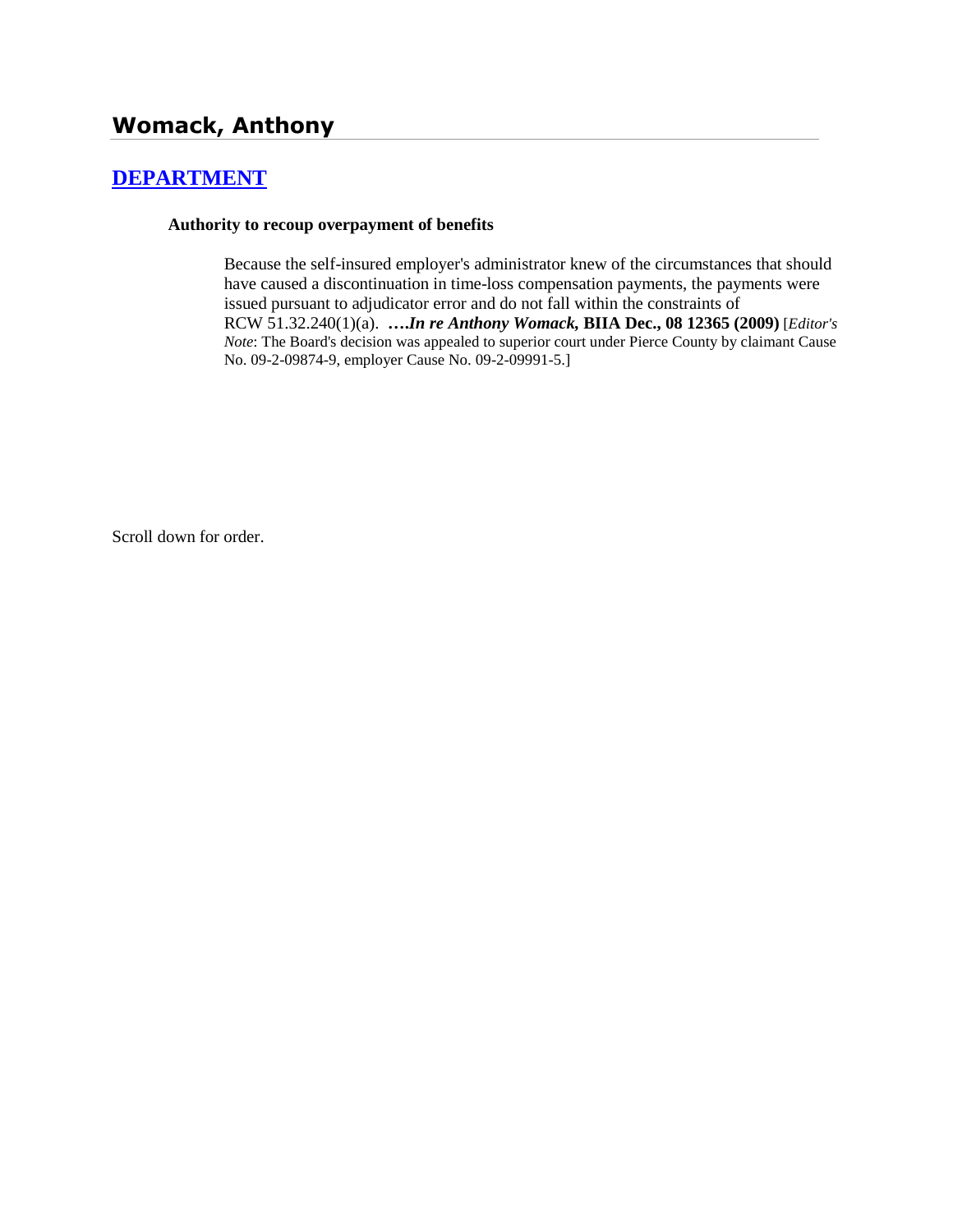## **BEFORE THE BOARD OF INDUSTRIAL INSURANCE APPEALS STATE OF WASHINGTON**

**)**

**IN RE: ANTHONY WOMACK ) DOCKET NO. 08 12365**

**CLAIM NO. W-756976 ) DECISION AND ORDER**

APPEARANCES:

Claimant, Anthony Womack, by Vail/Cross & Assoc., per Chalmers C. Johnson

Self-Insured Employer, Catholic Health Initiatives, by Vandeberg Johnson & Gandara, LLP, per Sherry L. Davies

Department of Labor and Industries, by The Office of the Attorney General, per Penny L. Allen, Assistant

The claimant, Anthony Womack, filed an appeal with the Board of Industrial Insurance Appeals on March 10, 2008, from an order of the Department of Labor and Industries dated January 18, 2008. In this order, the Department affirmed Department orders dated October 8, 2007, and October 25, 2007. In the October 8, 2007 order, the Department found the claimant was not entitled to time-loss compensation benefits from April 27, 2007, through August 21, 2007, because Mr. Womack was incarcerated and under sentence. In the October 25, 2007 order, the Department directed the claimant to pay the self-insured employer \$5,113.03 in overpaid time-loss compensation benefits for the period of April 27, 2007, through August 21, 2007. The Department order is **REVERSED AND REMANDED**.

## **DECISION**

Pursuant to RCW 51.52.104 and RCW 51.52.106, this matter is before the Board for review and decision on timely Petitions for Review filed by the claimant and the Department to a Proposed Decision and Order issued on January 5, 2009, in which the industrial appeals judge affirmed the order of the Department dated January 18, 2008. All contested issues are addressed in this order.

This matter was decided on summary judgment after the claimant and the self-insured employer each filed motions for summary judgment. We also decide the matter on summary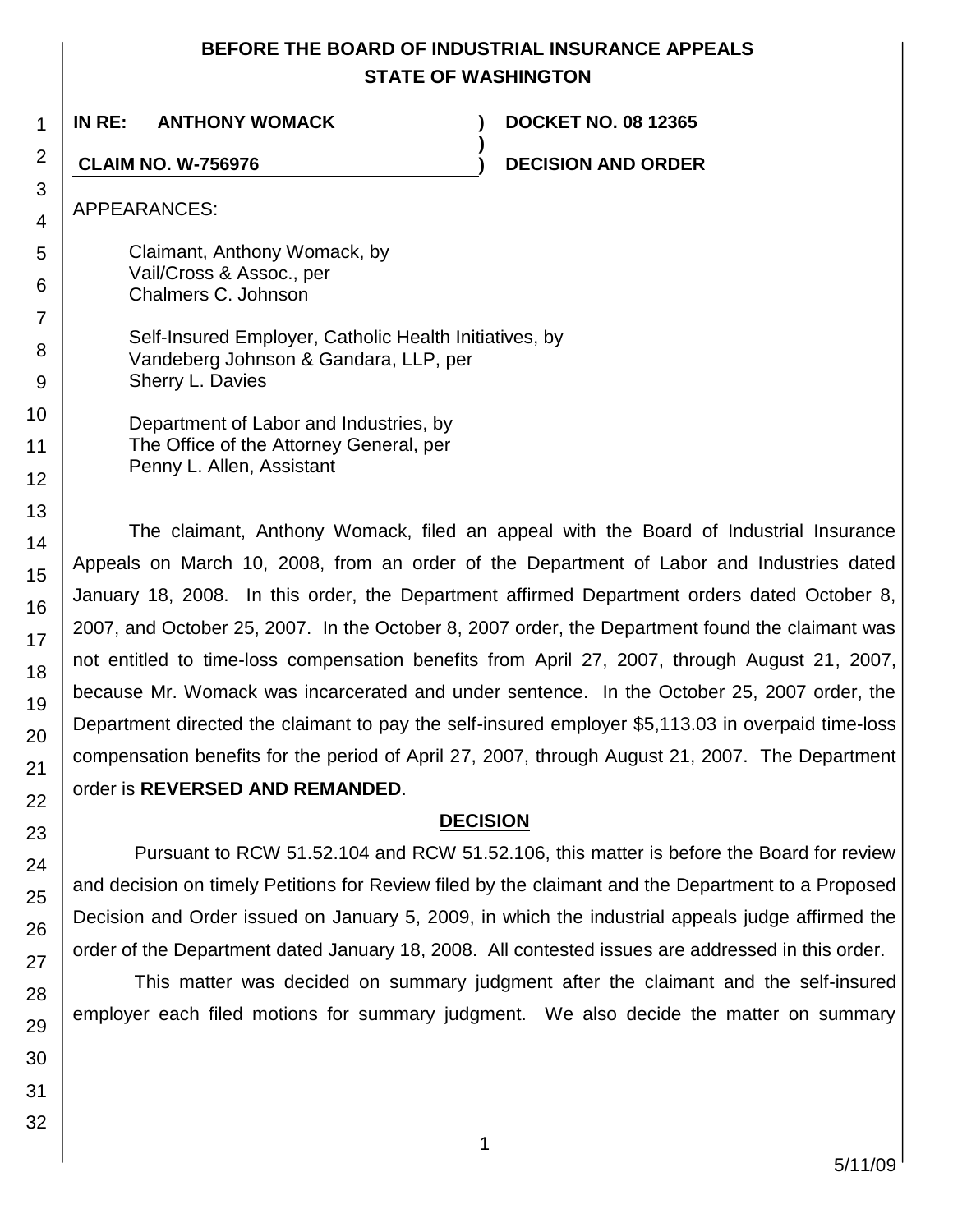| 1                                                      |                                                                                                               | judgment. We have considered the following documents in reaching our decision:                                                                                                               |  |  |
|--------------------------------------------------------|---------------------------------------------------------------------------------------------------------------|----------------------------------------------------------------------------------------------------------------------------------------------------------------------------------------------|--|--|
| $\overline{2}$                                         | 1.                                                                                                            | Employer's Motion for Summary Judgment filed August 8, 2008;                                                                                                                                 |  |  |
| 3<br>4                                                 | 2.<br>Memorandum in Support of Employer's Motion for Summary Judgment filed<br>August 8, 2008;                |                                                                                                                                                                                              |  |  |
| 5                                                      | 3.                                                                                                            | Information filed under Pierce County Superior Court Cause No. 05-1-<br>03101-0 on June 22, 2005;                                                                                            |  |  |
| 6<br>7                                                 | 4.                                                                                                            | Second Amended Information filed under Pierce County Superior Court<br>Cause No. 05-1-03101-0 on April 20, 2006;                                                                             |  |  |
| 8                                                      | 5.                                                                                                            | Statement of Defendant on Plea of Guilty filed under Pierce County<br>Superior Court Cause No. 05-1-03101-0 on April 20, 2006;                                                               |  |  |
| 9<br>6.<br>10<br>No. 05-1-03101-0 on April 20, 2006;   |                                                                                                               | Judgment and Sentence filed under Pierce County Superior Court Cause                                                                                                                         |  |  |
| 11<br>12                                               | 7.                                                                                                            | Deferred Sentence filed under Pierce County Superior Court Cause No. 05-<br>1-03101-0 on April 20, 2006;                                                                                     |  |  |
| 13                                                     | Court Notice of Violation dated April 18, 2007, Pierce County Superior Court<br>8.<br>Cause No. 05-1-03101-0; |                                                                                                                                                                                              |  |  |
| 14<br>15                                               | 9.                                                                                                            | Petition for Revocation of Suspended Sentence filed under Pierce County<br>Superior Court Cause No. 05-1-03101-0 on April 30, 2007;                                                          |  |  |
| 16<br>17                                               | 10.                                                                                                           | Order Revoking Suspension of Sentence and Sentencing Defendant filed<br>under Pierce County Superior Court Cause No. 05-1-03101-0 on April 27,<br>2007;                                      |  |  |
| 18<br>11.<br>No. 05-1-03101-0 on April 27, 2007;<br>19 |                                                                                                               | Warrant of Commitment filed under Pierce County Superior Court Cause                                                                                                                         |  |  |
| 20                                                     | 12.                                                                                                           | Pierce County Corrections booking record for booking date April 13, 2007;                                                                                                                    |  |  |
| 13.<br>21                                              |                                                                                                               | Claimant's Response to Defendant's Motion for Summary Judgment and<br>Claimant's Motion for Summary Judgment filed August 28, 2008;                                                          |  |  |
| 22<br>23                                               | 14.                                                                                                           | Letter dated August 1, 2008, to the industrial appeals judge from the<br>self-insured employer's attorney;                                                                                   |  |  |
| 24<br>25                                               | 15.                                                                                                           | Employer's Response to Claimant's Response to Employer's Motion for<br>Summary Judgment (or Partial Summary Judgment) and Claimant's Motion<br>for Summary Judgment filed September 4, 2008; |  |  |
| 26<br>27                                               | 16.                                                                                                           | Letter dated August 2, 2007, from the claimant's attorney' to Tom Droscher,<br>Claims Adjudicator, Department of Labor and Industries;                                                       |  |  |
| 28                                                     | 17.                                                                                                           | Letter dated September 20, 2007, from the self-insured employer's attorney<br>to Tom Droscher, Claims Adjudicator, Department of Labor and Industries;                                       |  |  |
| 29<br>30                                               | 18.                                                                                                           | Declaration of Sherrie Winter dated September 4, 2008;                                                                                                                                       |  |  |
| 31                                                     |                                                                                                               |                                                                                                                                                                                              |  |  |
| 32                                                     |                                                                                                               |                                                                                                                                                                                              |  |  |
|                                                        |                                                                                                               | $\overline{2}$                                                                                                                                                                               |  |  |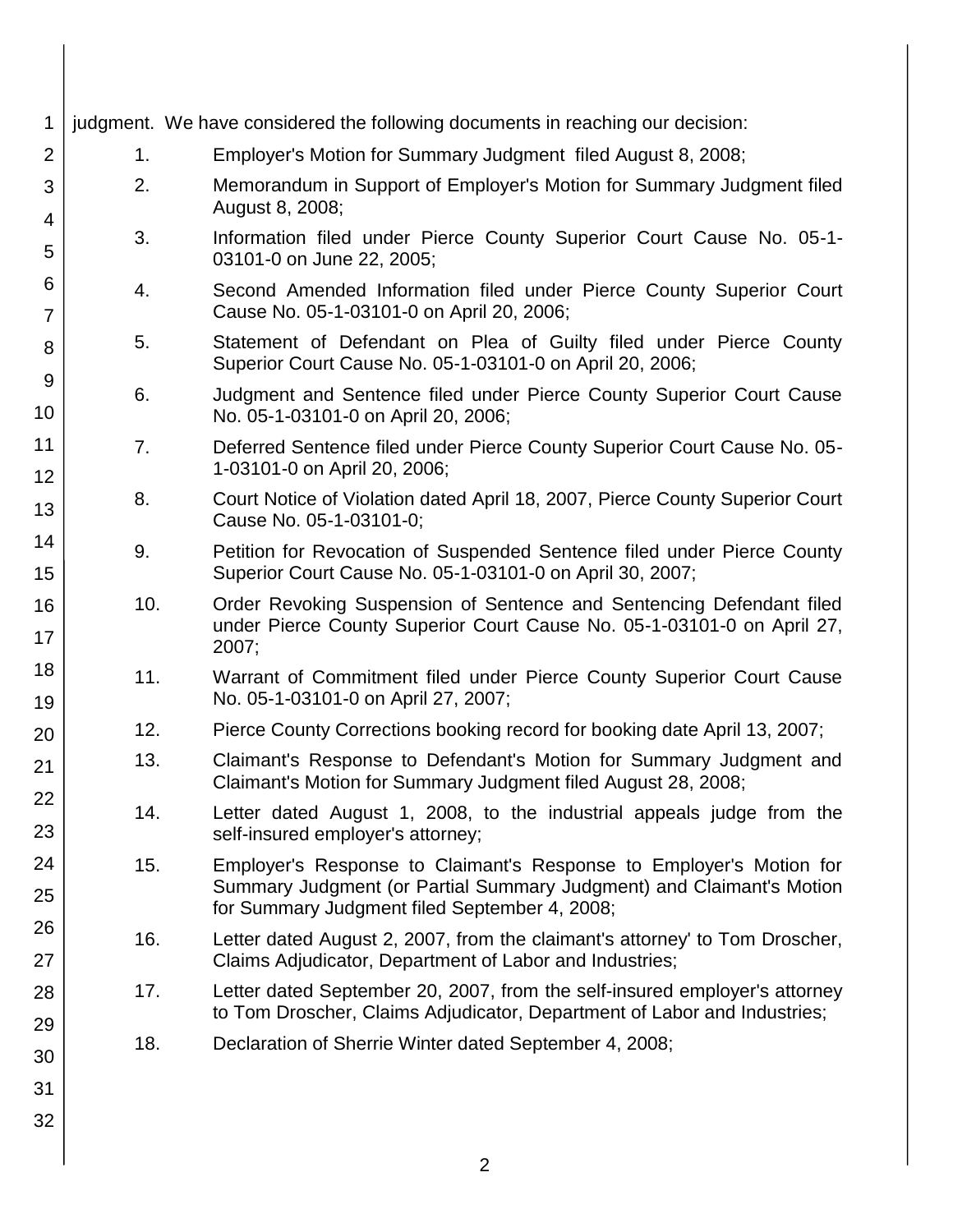- 19. Letter dated July 25, 2007, from claims coordinator at Alternative Insurance Management Services, Inc., to Tom Droscher, Claims Adjudicator, Department of Labor and Industries;
	- 20. Letter dated July 27, 2007, from claims adjudicator to Alternative Insurance Management Services, Inc.
	- 21. Summary of temporary total disability payments made to Anthony Womack from April 22, 2007, through August 25, 2007;
	- 22. Letter dated September 20, 2007, from the self-insured employer's attorney to Tom Droscher, Claims Adjudicator, Department of Labor and Industries;
	- 23. Letter dated October 22, 2007, from Alternative Insurance Management Services, Inc. to Corina Groth, Claims Adjudicator, Department of Labor and Industries;
	- 24. Claimant's Reply to Defendant's Response to Plaintiff's Motion for Summary Judgment.

12 13 14 15 16 17 18 From these submissions, we have determined there is no genuine issue of material fact and the self-insured employer's decision to pay time-loss compensation benefits from April 27, 2007, through August 11, 2007, was an adjudicator error not subject to recoupment under RCW 51.32.240(1)(a). With regard to time-loss compensation benefits from August 12, 2007, through August 21, 2007, the order paying those benefits was issued on August 28, 2007, and was not final as of October 25, 2007. Therefore, the self-insured employer is entitled to a refund of the benefits paid for that 10-day period.

19 20 21 22 23 24 25 26 27 28 Mr. Womack was incarcerated on April 27, 2007, under conviction and sentence. At some point, the self-insured employer learned of the incarceration. Rather than stopping time-loss compensation benefits, on July 25, 2007, the third-party administrator for the self-insured employer requested the Department suspend benefits. The Department declined to suspend benefits, indicating that incarceration was not considered non-cooperation. On September 20, 2007, approximately one month after Mr. Womack was released from jail, the self-insured employer wrote the Department explaining Mr. Womack had not been entitled to time-loss compensation benefits because he was incarcerated under conviction and sentence. On October 22, 2007, the self-insured employer wrote to the Department requesting the Department issue an overpayment order.

29 30 It is clear from the record, the self-insured employer was aware, at least by July 25, 2007, that Mr. Womack was not entitled to time-loss compensation benefits because of his incarceration.

31 32

1

2

3

4

5

6

7

8

9

10

11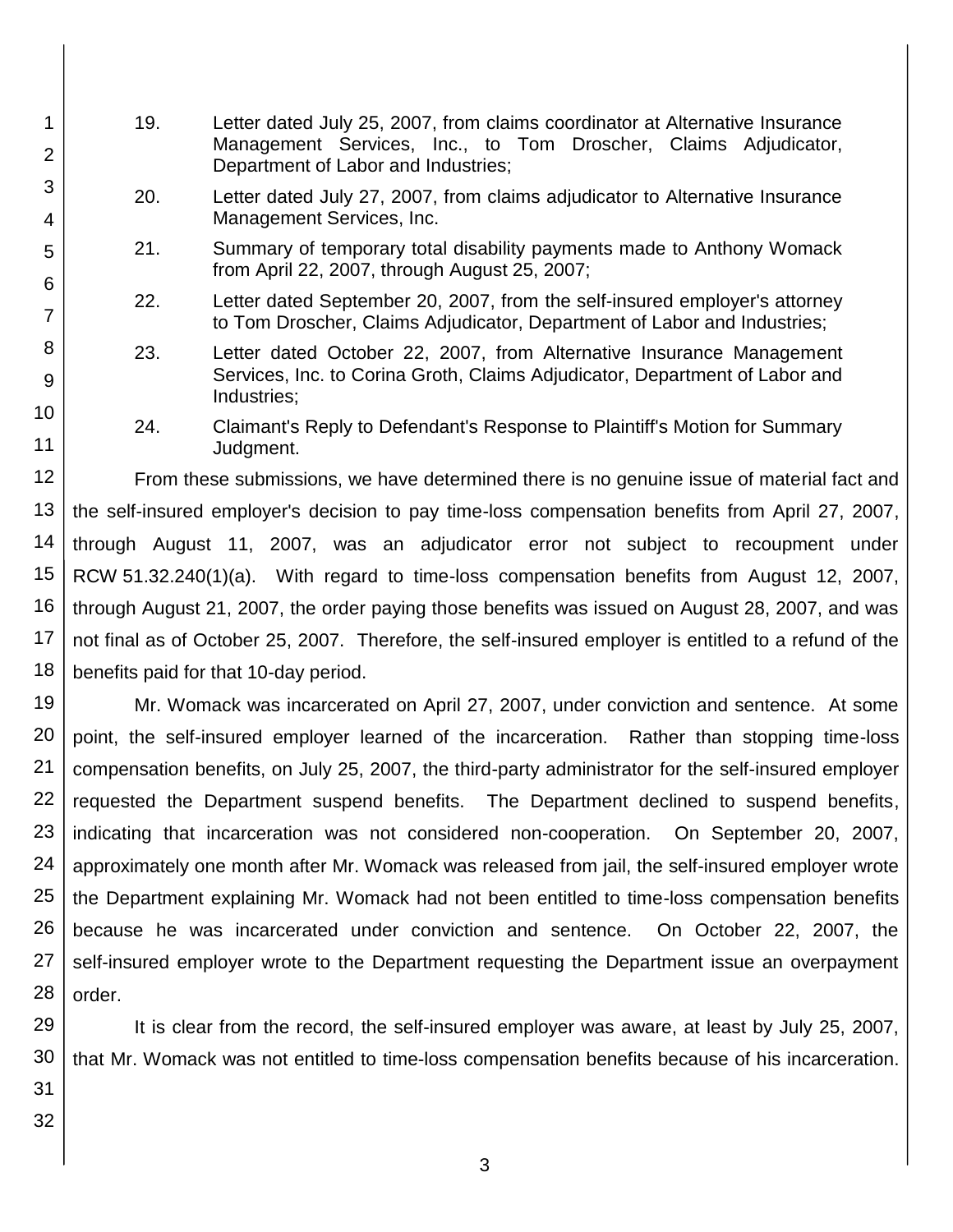1 It was not until October 22, 2007, the self-insured employer sought an overpayment order.

2 3 4 5 6 7 8 If the payments had been made pursuant to clerical mistake, innocent misrepresentation, or circumstance of like nature, the Department could seek recoupment on behalf of the self-insured employer under RCW 51.32.240(1)(a). We find the payments were issued pursuant to adjudicator error, and do not fall within the constraints of RCW 51.32.240(1)(a). Therefore, the Department and the self-insured employer could only seek repayment for time-loss compensation payments under RCW 51.32.240(1)(b) and RCW 51.32.240(4), that is, those payments issued pursuant to orders that were not final and binding as of October 25, 2007.

9 10 11 12 13 The Department may seek repayment of benefits under RCW 51.32.240(1)(a) under certain circumstances. One of those circumstances is clerical error such as adding an amount to an award that should have been subtracted. *In re Martina Peterson,* BIIA Dec., 94 0991 (1995). Another circumstance is innocent misrepresentation. The statute includes a catch-all phrase to include other circumstances of a similar nature.

14 15 16 17 18 19 20 21 22 23 In contrast to the types of errors covered by RCW 51.32.240(1)(a) are those erroneous payments resulting from what is commonly called adjudicator error. Adjudicator error "includes the failure to consider information in the claim file, failure to secure adequate information, or an error in judgment." RCW 51.32.240(1)(b). Such payments can be recouped only under RCW 51.32.240(1)(b) and RCW 51.32.240(4), if the order paying the benefits has not become final and binding. This principle was set forth in our significant decision *In re Jonathan Cortese,* BIIA Dec., 90 2342 (1992), where we held that the self-insured employer's decision to continue paying benefits based upon the mistaken belief that it could not terminate them without a determinative order from the Department, did not fall within those types of circumstances permitting recoupment under RCW 51.32.240(1).

24 25 26 27 28 29 30 We find the *Cortese* case to be directly on point with the circumstances presented in this case. The self-insured employer continued to pay time-loss compensation benefits under the mistaken belief it could not terminate them unless the Department issued an order suspending benefits. Mr. Womack was not entitled to the benefits. This fact is not disputed. The self-insured employer's decision to pay the benefits was an adjudicator error. To the extent those time-loss compensation orders issued by the self-insured employer became final and binding, the Department and the self-insured employer are prohibited from seeking repayment.

31 32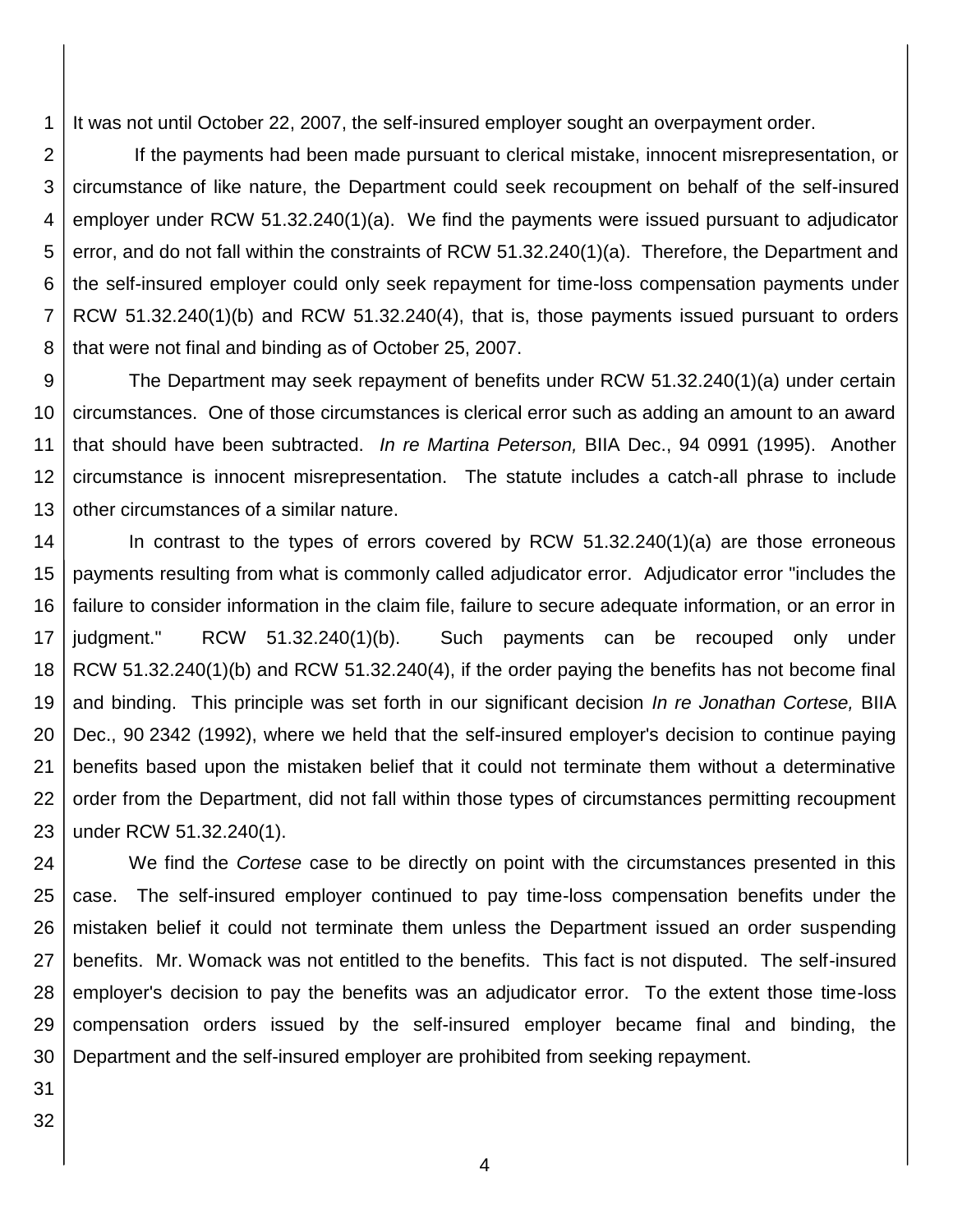1 2 3 4 5 6 7 8 9 10 11 Prior significant and non-significant decisions on this issue could suggest some possible confusion about whether adjudicator error is a circumstance similar to clerical error or innocent misrepresentation such that RCW 51.32.240(1)(a) should apply. This is due to legislative changes to RCW 51.32.240. Prior to 2004, "adjudicator error" was not addressed in the statute as a limitation to the Department's ability to recoup benefits. In 2004, the Legislature added a section to RCW 51.32.240 that provided that the Department could recoup benefits due to adjudicator error only if the order in which the Department overpaid the benefits had not become final. Laws of 2004, ch. 243 § 5. To the extent any of our earlier decisions could be read to mean that adjudicator error was covered under RCW 51.32.240(1), those decisions are overruled. The Department may not seek repayment of benefits issued pursuant to adjudicator error unless the orders paying those benefits are not final and binding. RCW 51.32.240(1)(b) and RCW 51.32.240(4).

12 13 14 15 16 Although we find the self-insured employer may not recoup the majority of the benefits paid to Mr. Womack while he was incarcerated, our decision should not be read to excuse any responsibility on the part of Mr. Womack and his attorney to return time-loss compensation benefits as soon as they are received if the claimant and/or his attorney know the claimant is not entitled to the benefits.

17

18

19

20

21

22

23

24

25

26

## **FINDINGS OF FACT**

1. On December 12, 2003, the claimant, Anthony Womack, filed an Application for Benefits in which he alleged that he sustained an injury on November 18, 2002, while in the course of his employment at St. Joseph Hospital and Medical Center. The claim was allowed and benefits were paid.

On October 8, 2007, the Department issued an order in which it found that time-loss compensation benefits were not payable from April 27, 2007, through August 21, 2007, because Mr. Womack was not entitled while he was incarcerated and under sentence. On October 25, 2007, the Department issued an order in which it directed the claimant to pay the self-insured employer overpaid time-loss compensation benefits for the period April 27, 2007, through August 21, 2007, in the amount of \$5,113.03.

- 27 28 29 30 31 On December 3, 2007, the claimant filed a Protest and Request for Reconsideration of the Department order dated October 25, 2007. On December 5, 2007, the claimant filed a Protest and Request for Reconsideration of the Department order dated October 8, 2007. On January 18, 2008, the Department affirmed the Department orders dated October 8, 2007, and October 25, 2007. On March 10, 2008, the
- 32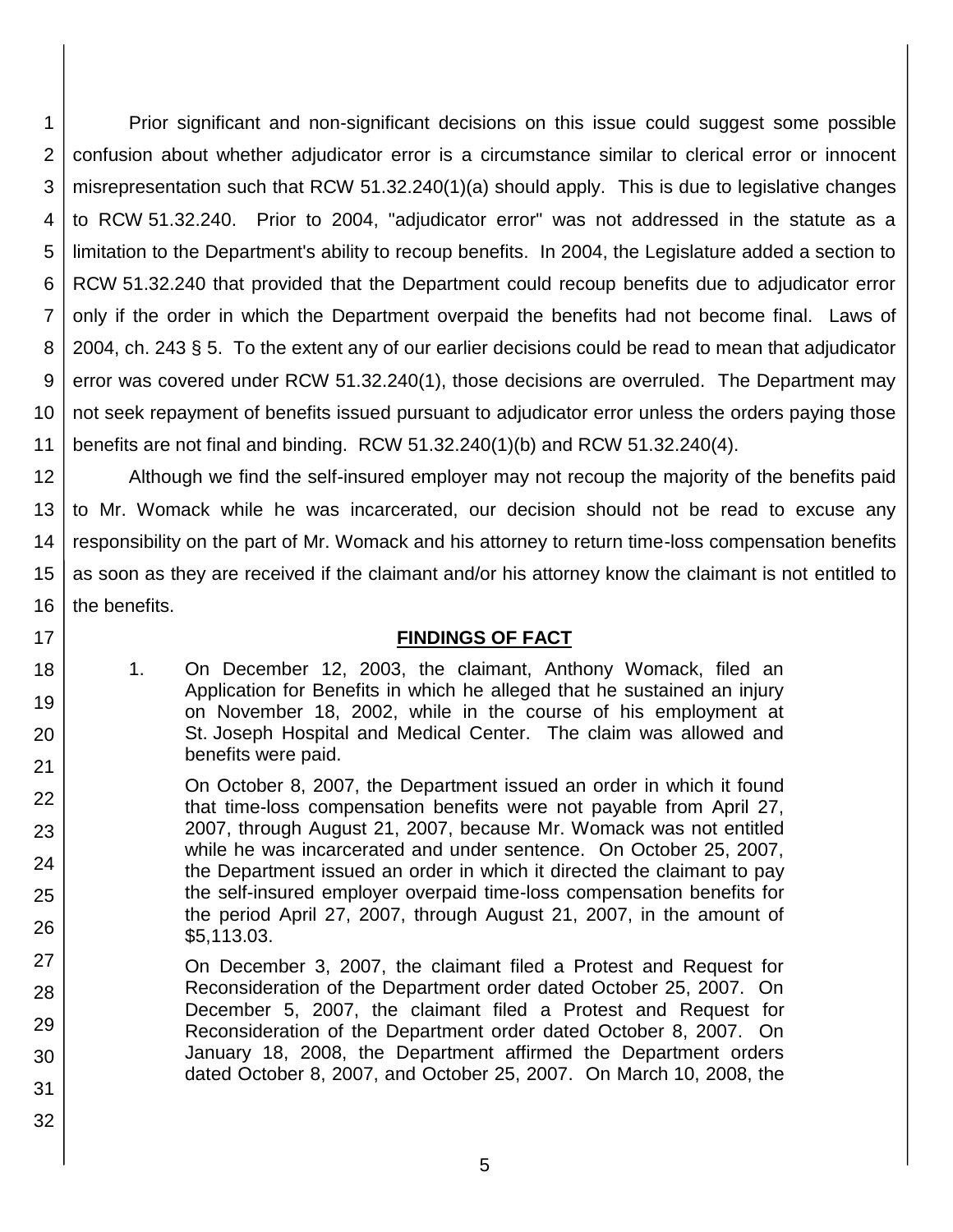claimant filed a Notice of Appeal with the Board of Industrial Insurance Appeals from the Department order dated January 18, 2008. On March 18, 2008, the Board granted the claimant's appeal under Docket No. 08 12365, and agreed to hear the appeal.

- 2. On November 18, 2002, the claimant, Anthony Womack, sustained an industrial injury to his back while in the course of employment with St. Joseph Hospital and Medical Center.
- 3. The claimant was incarcerated under conviction and sentence during the period from April 27, 2007, through August 21, 2007, inclusive. He was not entitled to receive time-loss compensation benefits during that time.
- 4. The self-insured employer paid the claimant time-loss compensation benefits for the period from April 27, 2007, through August 21, 2007, inclusive, by orders issued on May 8, 2007; May 22, 2007; June 5, 2007; July 11, 2007; July 17, 2007; July 31, 2007; August 14, 2007; and August 28, 2007.
- 5. With the exception of the August 28, 2007 time-loss compensation order, the time-loss compensation orders had become final and binding on October 25, 2007, when the Department issued the order in which it demanded repayment. The August 28, 2007 time-loss compensation order paid time-loss compensation benefits from August 12, 2007, through August 21, 2007.
	- 6. The affidavits and exhibits submitted by the parties demonstrate that there is no genuine issue as to any material fact.

## **CONCLUSIONS OF LAW**

- 1. The Board of Industrial Insurance Appeals has jurisdiction over the parties to and the subject matter of this appeal.
- 2. With regard to benefits for the period of April 27, 2007, through August 11, 2007, the claimant is entitled to a decision as a matter of law as contemplated by CR 56.
- 3. With regard to benefits for the period of August 12, 2007, through August 21, 2007, the self-insured employer is entitled to a decision as a matter of law as contemplated by CR 56.
- 4. The self-insured employer's payment of time-loss compensation benefits for the period April 27, 2007, through August 21, 2007, was due to adjudicator error.
- 5. The Department and the self-insured employer are not entitled to recoup the overpayment of time-loss compensation benefits for the period from April 27, 2007, through August 11, 2007, inclusive, pursuant to RCW 51. 32.240(1)(b) and/or RCW 51.32.240(4).
- 4 5 6 7 8 9 10 11 12 13 14 15 16 17 18 19 20 21 22 23 24 25 26 27 28 29 30 31 32

1

2